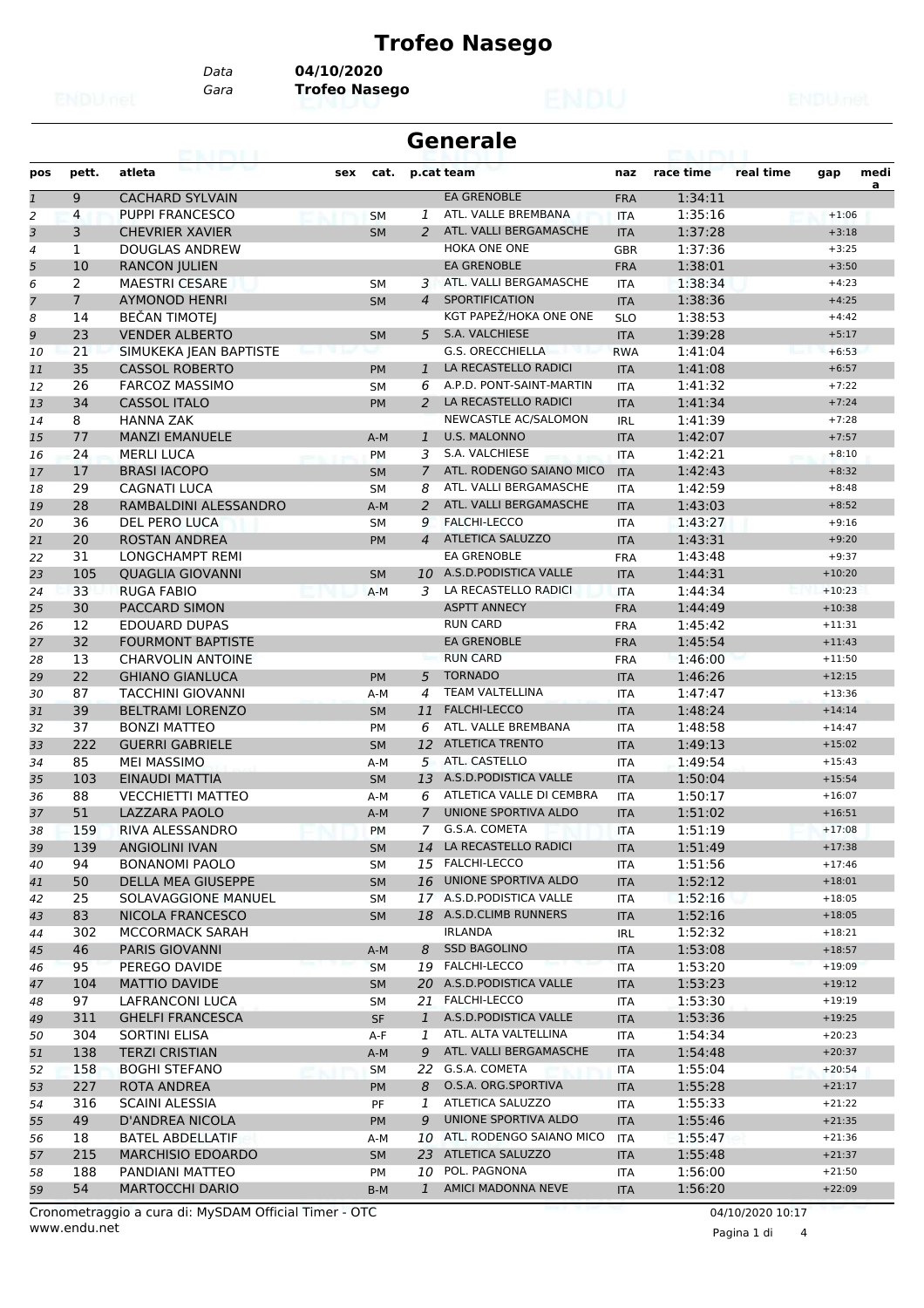### **Generale**

| pos      | pett.     | atleta                                            | sex | cat.               |                | p.cat team                                        | naz                      | race time          | real time | gap                  | medi<br>a |
|----------|-----------|---------------------------------------------------|-----|--------------------|----------------|---------------------------------------------------|--------------------------|--------------------|-----------|----------------------|-----------|
| 60       | 157       | <b>GEMMA FEDERICO</b>                             |     | $A-M$              | 11             | ATLETICA WINNER FOLIGNO                           | <b>ITA</b>               | 1:56:27            |           | $+22:16$             |           |
| 61       | 313       | NIYIRORA PRIMITIVE                                |     |                    |                | <b>G.S. ORECCHIELLA</b>                           | <b>RWA</b>               | 1:56:42            |           | $+22:31$             |           |
| 62       | 68        | <b>DAZIANO AMILCARE</b><br><b>ROMANO</b>          |     | $B-M$              | 2              | A.S.D.RIGAUDO I LOVE SPORT                        | <b>ITA</b>               | 1:56:59            |           | $+22:49$             |           |
| 63       | 315       | <b>BECCARIA LORENZA</b>                           |     | SF                 | 2              | <b>ATLETICA SALUZZO</b>                           | <b>ITA</b>               | 1:57:09            |           | $+22:59$             |           |
| 64       | 119       | <b>BONTEMPI FILIPPO</b>                           |     | $B-M$              | 3              | <b>ATL. PARATICO</b>                              | <b>ITA</b>               | 1:57:13            |           | $+23:03$             |           |
| 65       | 137       | <b>FREDDI FABIANO</b>                             |     |                    |                | <b>RUN CARD</b>                                   | <b>ITA</b>               | 1:57:37            |           | $+23:26$             |           |
| 66       | 307       | <b>GAGGI ALICE</b>                                |     | <b>SF</b>          | 3              | LA RECASTELLO RADICI                              | <b>ITA</b>               | 1:58:48            |           | $+24:37$             |           |
| 67       | 226       | <b>BONETTI ANDREA</b>                             |     | <b>SM</b>          | 24             | <b>ATLETICA BRESCIA</b>                           | <b>ITA</b>               | 1:58:55            |           | $+24:44$             |           |
| 68       | 212       | PEDERSOLI GIANFRANCO                              |     | $A-M$              |                | 12 U.S. MALONNO                                   | <b>ITA</b>               | 1:58:58            |           | $+24:47$             |           |
| 69       | 308       | <b>TEGEGN ADDISALEM BELAY</b>                     |     |                    |                | OLYMPIA - ADDIS ABABA                             | <b>ETH</b>               | 1:59:00            |           | $+24:50$             |           |
| 70       | 173       | <b>GIOVIO OSCAR</b>                               |     | $A-M$              |                | 13 ATL. CENTRO LARIO                              | <b>ITA</b>               | 1:59:08            |           | $+24:57$             |           |
| 71       | 200       | <b>BAZZOLI PATRIK</b>                             |     |                    |                | <b>RUN CARD</b>                                   | <b>ITA</b>               | 1:59:21            |           | $+25:10$             |           |
| 72       | 216       | <b>BIONDI MARCO</b>                               |     | $A-M$              | 14             | ATL. FRANCIACORTA                                 | <b>ITA</b>               | 1:59:28            |           | $+25:17$             |           |
| 73       | 229       | <b>LIZZOLI FAUSTO</b>                             |     | $B-M$              | 4              | C.A. LIZZOLI                                      | <b>ITA</b>               | 1:59:58            |           | $+25:48$             |           |
| 74       | 70        | <b>GUERRUCCI MARCO</b>                            |     | $A-M$              | 15             | <b>G.S. ORECCHIELLA</b>                           | <b>ITA</b>               | 2:00:15            |           | $+26:05$             |           |
| 75       | 90        | SIGHEL LUCA                                       |     | A-M                | 16             | ATLETICA VALLE DI CEMBRA<br>POLISPORTIVA COMUNALE | <b>ITA</b>               | 2:00:44<br>2:00:46 |           | $+26:33$<br>$+26:35$ |           |
| 76       | 217       | <b>TORCHIO ANDREA</b><br><b>GANINO ALESSANDRO</b> |     | <b>SM</b>          | 25             | <b>EVOLUTION SPORT TEAM</b>                       | <b>ITA</b>               |                    |           |                      |           |
| 77       | 198<br>40 | <b>MASSETTI MICHELE</b>                           |     | PM                 | 11             | LIBERTAS VALLESABBIA                              | <b>ITA</b>               | 2:00:54<br>2:00:55 |           | $+26:43$<br>$+26:44$ |           |
| 78       |           |                                                   |     | <b>SM</b>          | 26             | <b>ARIENI TEAM</b>                                | <b>ITA</b>               | 2:00:55            |           | $+26:44$             |           |
| 79       | 202<br>86 | <b>MUTTI MAURIZIO</b><br><b>BANDINI NICOLO'</b>   |     | $A-M$              | 17<br>27       | ATL. CASTELLO                                     | <b>ITA</b>               | 2:01:01            |           |                      |           |
| 80       | 223       | <b>BALDESSARI FRANCESCO</b>                       |     | <b>SM</b>          | 28             | <b>ATLETICA TRENTO</b>                            | <b>ITA</b>               | 2:01:55            |           | $+26:50$<br>$+27:44$ |           |
| 81       | 59        | PEDRAZZOLI FRANCESCO                              |     | <b>SM</b>          |                | 18 ATL. ALTA VALTELLINA                           | <b>ITA</b>               | 2:02:00            |           | $+27:49$             |           |
| 82<br>83 | 134       | <b>GRANDIS MATTEO</b>                             |     | $A-M$<br><b>SM</b> | 29             | ATL. SUSA ADRIANO                                 | <b>ITA</b><br><b>ITA</b> | 2:02:29            |           | $+28:19$             |           |
|          | 231       | <b>LIZZOLI LUCA</b>                               |     |                    |                | 12 C.A. LIZZOLI                                   | <b>ITA</b>               | 2:02:34            |           | $+28:23$             |           |
| 84<br>85 | 237       | <b>TIBALDI MICHELE</b>                            |     | <b>PM</b>          |                | <b>RUN CARD</b>                                   | <b>ITA</b>               | 2:02:44            |           | $+28:33$             |           |
| 86       | 135       | <b>GUSMEO THOMAS</b>                              |     | <b>SM</b>          |                | 30 G.S.A. COMETA                                  | <b>ITA</b>               | 2:02:58            |           | $+28:47$             |           |
| 87       | 310       | RODRIGUEZ JADE                                    |     |                    |                | <b>EA GRENOBLE</b>                                | <b>FRA</b>               | 2:03:15            |           | $+29:04$             |           |
| 88       | 301       | <b>MURIGI LUCY WAMBUI</b>                         |     |                    |                | <b>ATLETICA SALUZZO</b>                           | <b>KEN</b>               | 2:03:17            |           | $+29:06$             |           |
| 89       | 27        | <b>BOSSETTI MATTEO</b>                            |     | <b>SM</b>          | 31             | ATL. VALLI BERGAMASCHE                            | <b>ITA</b>               | 2:03:20            |           | $+29:09$             |           |
| 90       | 150       | <b>VIVIANI GRAZIANO</b>                           |     | $A-M$              | 19             | <b>SPIRITO TRAIL ASD</b>                          | <b>ITA</b>               | 2:03:39            |           | $+29:28$             |           |
| 91       | 339       | <b>GUIDOLIN NICOL</b>                             |     | $A-F$              | 2              | <b>EVINRUDE</b>                                   | <b>ITA</b>               | 2:03:42            |           | $+29:32$             |           |
| 92       | 53        | <b>VISINTINI MARCO</b>                            |     | $A-M$              | 20             | UNIONE SPORTIVA ALDO                              | <b>ITA</b>               | 2:04:00            |           | $+29:50$             |           |
| 93       | 96        | <b>UGOLINI FILIPPO</b>                            |     | <b>SM</b>          | 32             | <b>FALCHI-LECCO</b>                               | <b>ITA</b>               | 2:04:27            |           | $+30:17$             |           |
| 94       | 197       | <b>BOTTARELLI DAVIDE</b>                          |     | <b>SM</b>          | 33             | <b>U. ATL. VALTROMPIA</b>                         | <b>ITA</b>               | 2:05:07            |           | $+30:57$             |           |
| 95       | 110       | <b>TOMASONI STEFANO</b>                           |     | $B-M$              | 5              | ATL. FRANCIACORTA                                 | <b>ITA</b>               | 2:05:09            |           | $+30:58$             |           |
| 96       | 48        | <b>CASSAN MATTEO</b>                              |     | <b>SM</b>          | 34             | UNIONE SPORTIVA ALDO                              | <b>ITA</b>               | 2:05:11            |           | $+31:00$             |           |
| 97       | 309       | <b>COMBE JULIA</b>                                |     |                    |                | <b>EA GRENOBLE</b>                                | <b>FRA</b>               | 2:05:16            |           | $+31:05$             |           |
| 98       | 102       | <b>BARRA ANDREA</b>                               |     | <b>SM</b>          |                | 35 A.S.D.PODISTICA VALLE                          | <b>ITA</b>               | 2:05:19            |           | $+31:08$             |           |
| 99       | 122       | <b>GLASA ANDREJ</b>                               |     |                    |                | ATL. PARATICO                                     | ITA                      | 2:05:35            |           | $+31:24$             |           |
| 100      | 305       | <b>BANI BARBARA</b>                               |     | <b>SF</b>          | $\overline{4}$ | FREE-ZONE                                         | <b>ITA</b>               | 2:05:43            |           | $+31:32$             |           |
| 101      | 239       | NICOLETTI MARCELLO                                |     | SM                 |                | 36 FALCHI-LECCO                                   | ITA                      | 2:06:07            |           | $+31:57$             |           |
| 102      | 206       | <b>SCALVINI ROBERTO</b>                           |     | $A-M$              | 21             | ATLETICA PERTICA BASSA                            | <b>ITA</b>               | 2:06:35            |           | $+32:24$             |           |
| 103      | 178       | PINI ALBERTO                                      |     | B-M                | 6              | ATL. VERBANO                                      | ITA                      | 2:06:58            |           | $+32:47$             |           |
| 104      | 312       | <b>BASSO CECILIA</b>                              |     | PF                 | 2              | <b>G.S. ORECCHIELLA</b>                           | <b>ITA</b>               | 2:07:12            |           | $+33:01$             |           |
| 105      | 214       | <b>BENDOTTI MICHAEL</b>                           |     | A-M                | 22             | <b>ATLETICA LONATO</b>                            | ITA                      | 2:08:03            |           | $+33:53$             |           |
| 106      | 127       | <b>SECCHI DAVIDE</b>                              |     | <b>PM</b>          |                | 13 ATL. PARATICO                                  | <b>ITA</b>               | 2:08:10            |           | $+34:00$             |           |
| 107      | 319       | <b>BILORA MARTINA</b>                             |     | PF                 | 3              | GR. ESCURS. FALCHI                                | ITA                      | 2:08:17            |           | $+34:06$             |           |
| 108      | 140       | <b>OCCIONI GIULIANO</b>                           |     | A-M                | 23             | LA RECASTELLO RADICI                              | <b>ITA</b>               | 2:08:20            |           | $+34:09$             |           |
| 109      | 176       | <b>TOMASONI GUGLIELMO</b>                         |     | $A-M$              |                | 24 ASD. TEAM ATLETICA                             | ITA                      | 2:08:38            |           | $+34:28$             |           |
| 110      | 314       | <b>MUGNO ANNALAURA</b>                            |     | SF                 | 5              | <b>G.S. ORECCHIELLA</b>                           | <b>ITA</b>               | 2:08:56            |           | $+34:45$             |           |
| 111      | 76        | <b>BETTINSOLI ENRICO</b>                          |     | A-M                |                | 25 C.S. S.ROCCHINO                                | ITA                      | 2:10:00            |           | $+35:49$             |           |
| 112      | 185       | PAIONE GIUSEPPE                                   |     | A-M                |                | 26 ASD MISTERCAMP                                 | <b>ITA</b>               | 2:10:09            |           | $+35:59$             |           |
| 113      | 112       | <b>MARENGO LUCA</b>                               |     | A-M                |                | 27 A.S.D. PODISTICA VALLE                         | ITA                      | 2:10:12            |           | $+36:01$             |           |
| 114      | 80        | LORELLO IVAN                                      |     | $A-M$              |                | 28 100 % ANIMA TRAIL ASD                          | <b>ITA</b>               | 2:10:15            |           | $+36:04$             |           |
| 115      | 131       | <b>MARRAS ALESSANDRO</b>                          |     | A-M                |                | 29 U.S. CARISOLO                                  | ITA                      | 2:10:24            |           | $+36:14$             |           |
| 116      | 179       | FIORENTINI MARINO PAOLO                           |     | $B-M$              | $7^{\circ}$    | ASD ATLETICA PIDAGGIA 1528                        | <b>ITA</b>               | 2:10:27            |           | $+36:16$             |           |
| 117      | 91        | PASQUAZZO MICHELE                                 |     | SM                 |                | 37 ATLETICA VALLE DI CEMBRA                       | <b>ITA</b>               | 2:10:40            |           | $+36:29$             |           |
| 118      | 153       | <b>GALVAGNO RAUL</b>                              |     | <b>SM</b>          |                | 38 ATLETICA SALUZZO                               | <b>ITA</b>               | 2:10:43            |           | $+36:33$             |           |
| 119      | 169       | <b>NIBOLI SIMONE</b>                              |     | SM                 |                | 39 ATLETICA PERTICA BASSA                         | <b>ITA</b>               | 2:10:52            |           | $+36:41$             |           |
| 120      | 332       | <b>BELLINA CATERINA</b>                           |     | <b>SF</b>          | 6              | UNIONE SPORTIVA ALDO                              | <b>ITA</b>               | 2:11:03            |           | $+36:52$             |           |
| 121      | 164       | ZAMBELLI STEFANO                                  |     |                    |                | <b>RUN CARD</b>                                   | ITA                      | 2:12:28            |           | $+38:17$             |           |
| 122      | 250       | <b>ALBERTI FRANCESCO</b>                          |     | B-M                | 8              | ATL. O.S.G. GUANZATE                              | <b>ITA</b>               | 2:13:11            |           | $+39:00$             |           |

Pagina 2 di 4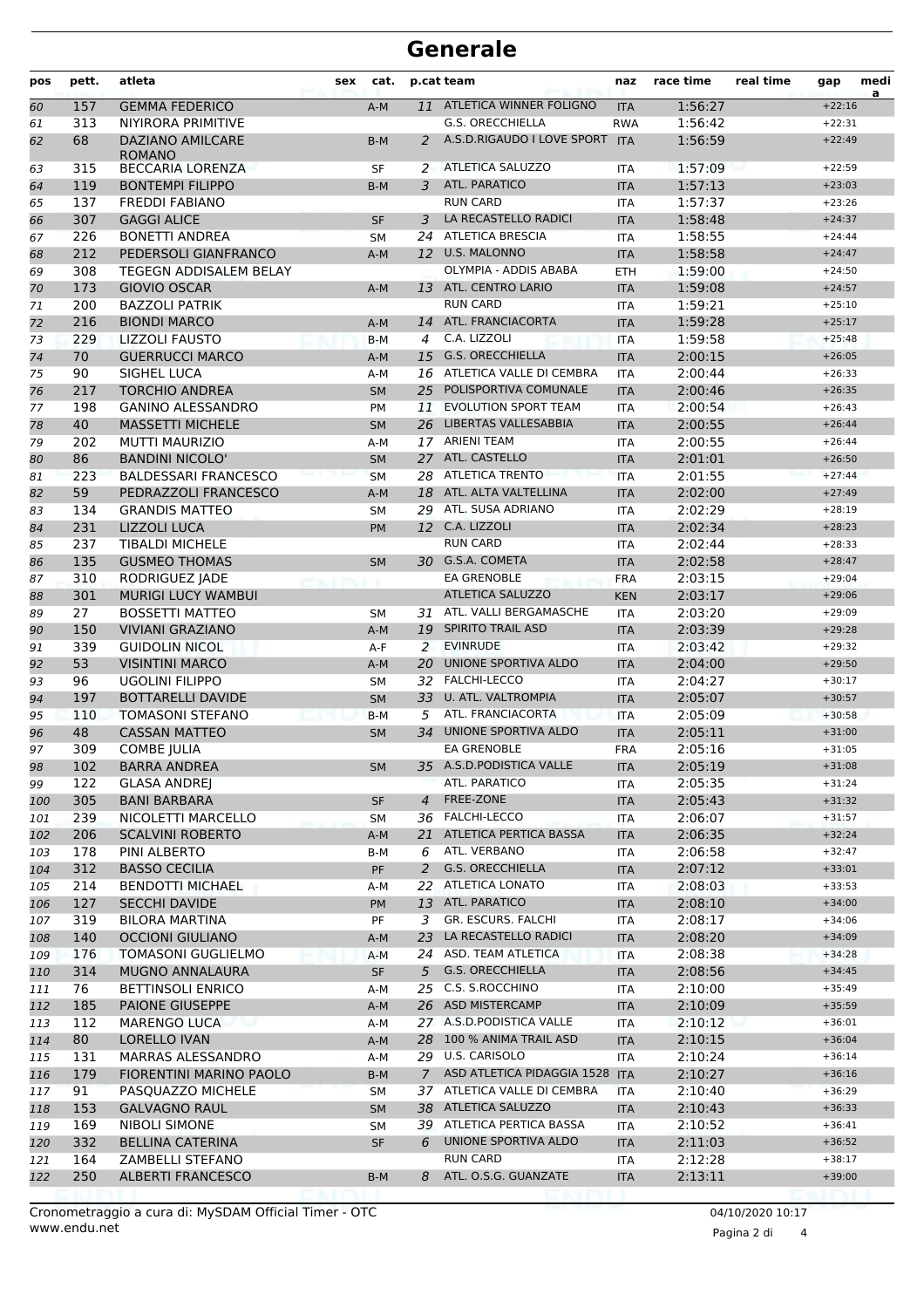#### **Generale**

| pos        | pett.    | atleta                                             | sex | cat.           |                | p.cat team                                   | naz               | race time          | real time | gap                  | medi<br>a |
|------------|----------|----------------------------------------------------|-----|----------------|----------------|----------------------------------------------|-------------------|--------------------|-----------|----------------------|-----------|
| 123        | 165      | <b>BARONI DANIELE</b>                              |     | $B-M$          | 9              | ATL. RIMINI NORD                             | <b>ITA</b>        | 2:13:25            |           | $+39:15$             |           |
| 124        | 130      | STEDILE ANTONIO                                    |     | $B-M$          |                | 10 U.S. CARISOLO                             | <b>ITA</b>        | 2:13:34            |           | $+39:24$             |           |
| 125        | 172      | <b>BAZZOLI DIEGO</b>                               |     |                |                | <b>RUN CARD</b>                              | <b>ITA</b>        | 2:14:08            |           | $+39:57$             |           |
| 126        | 221      | <b>GIOLITTI GIACOMO</b>                            |     | SM             |                | 40 A.S.D. PODISTICA VALLE                    | <b>ITA</b>        | 2:14:49            |           | $+40:38$             |           |
| 127        | 365      | <b>CEREDA MARTA</b>                                |     | <b>SF</b>      | $\overline{7}$ | <b>GR. ESCURS. FALCHI</b>                    | <b>ITA</b>        | 2:15:01            |           | $+40:50$             |           |
| 128        | 376      | SASSUDELLI ELENA                                   |     | $A-F$          | 3              | <b>ATLETICA TRENTO</b>                       | <b>ITA</b>        | 2:15:14            |           | $+41:03$             |           |
| 129        | 358      | <b>CUGNETTO MARINA</b>                             |     |                |                | <b>RUN CARD</b>                              | <b>ITA</b>        | 2:15:32            |           | $+41:22$             |           |
| 130        | 225      | <b>BIELLA CRISTIAN</b>                             |     |                |                | <b>RUN CARD</b>                              | <b>ITA</b>        | 2:16:13            |           | $+42:02$             |           |
| 131        | 74       | <b>GIUSTI DANIELE</b>                              |     | $B-M$          | 11             | <b>G.S. ORECCHIELLA</b>                      | <b>ITA</b>        | 2:16:28            |           | $+42:17$             |           |
| 132        | 235      | <b>MARTINELLI OSCAR</b>                            |     | B-M            | 12             | ARIENI TEAM                                  | <b>ITA</b>        | 2:16:35            |           | $+42:24$             |           |
| 133        | 115      | <b>SCINICA CRISTIAN</b>                            |     | $A-M$          | 30             | <b>SSD BAGOLINO</b>                          | <b>ITA</b>        | 2:17:07            |           | $+42:57$             |           |
| 134        | 211      | <b>CALUFETTI PIETRO</b><br><b>GIACOMO</b>          |     | B-M            | 13             | <b>U.S. MALONNO</b>                          | <b>ITA</b>        | 2:17:21            |           | $+43:10$             |           |
| 135        | 114      | <b>BORDIGA DANIELE</b>                             |     | $A-M$          | 31             | <b>SSD BAGOLINO</b>                          | <b>ITA</b>        | 2:18:02            |           | $+43:52$             |           |
| 136        | 359      | <b>RAMAT MIRIANA</b>                               |     | <b>SF</b>      | 8              | ATL. SUSA ADRIANO                            | <b>ITA</b>        | 2:18:19            |           | $+44:08$             |           |
| 137        | 126      | PICCIONELLO CLAUDIO                                |     | $A-M$          | 32             | ATL. PARATICO                                | <b>ITA</b>        | 2:18:20            |           | $+44:09$             |           |
| 138        | 55       | <b>GIACOMINI MAURIZIO</b>                          |     | B-M            |                | 14 AMICI MADONNA NEVE                        | <b>ITA</b>        | 2:18:30            |           | $+44:19$             |           |
| 139        | 57       | RICCADONNA ANDREA                                  |     | A-M            | 33             | <b>U.S. CARISOLO</b>                         | <b>ITA</b>        | 2:18:56            |           | $+44:45$             |           |
| 140        | 375      | <b>MENESTRINA SIMONETTA</b>                        |     | $B-F$          | 1              | <b>ATLETICA TRENTO</b>                       | <b>ITA</b>        | 2:19:02            |           | $+44:51$             |           |
| 141        | 183      | <b>CAMPITELLI CAMILLO</b>                          |     | $B-M$          | 15             | <b>ASD MISTERCAMP</b>                        | <b>ITA</b>        | 2:19:07            |           | $+44:56$             |           |
| 142        | 143      | <b>BONETTI TOMASO</b>                              |     | A-M            | 34             | RUNNING CAZZAGO SAN                          | <b>ITA</b>        | 2:19:24            |           | $+45:13$             |           |
| 143        | 67       | <b>MAGGIORI JACOPO</b>                             |     |                |                | <b>RUN CARD</b>                              | <b>ITA</b>        | 2:19:30            |           | $+45:19$             |           |
| 144        | 325      | <b>VAGNI MONICA</b>                                |     | $A-F$          | 4              | ATL. PARATICO                                | <b>ITA</b>        | 2:21:05            |           | $+46:54$             |           |
| 145        | 366      | <b>NANU ANA</b>                                    |     | A-F            | 5              | ATL. RIMINI NORD                             | <b>ITA</b>        | 2:21:17            |           | $+47:07$             |           |
| 146        | 196      | <b>GIBELLINI MAURO</b>                             |     | $A-M$          | 35             | ATL. RODENGO SAIANO MICO                     | <b>ITA</b>        | 2:21:28            |           | $+47:17$             |           |
| 147        | 336      | <b>MARCHESONI GIULIA</b>                           |     | <b>SF</b>      | 9              | <b>G.S. ORECCHIELLA</b>                      | <b>ITA</b>        | 2:21:41            |           | $+47:30$             |           |
| 148        | 66       | <b>FOLCHINI ALBERTO</b>                            |     | A-M            | 36             | <b>GARDA RUNNING A.S.D.</b>                  | <b>ITA</b>        | 2:22:01            |           | $+47:50$             |           |
| 149        | 345      | <b>NOCENTINI LINDA</b>                             |     | $A-F$          | 6              | ATL. CASTELLO                                | <b>ITA</b>        | 2:22:04            |           | $+47:54$             |           |
| 150        | 171      | <b>OMODEI LORENZO</b>                              |     | $B-M$          | 16             | RUNNING CAZZAGO SAN                          | <b>ITA</b>        | 2:22:07            |           | $+47:56$             |           |
| 151        | 230      | LIZZOLI GIACOMINO                                  |     | B-M            | 17             | C.A. LIZZOLI                                 | <b>ITA</b>        | 2:22:51            |           | $+48:41$             |           |
| 152        | 364      | <b>CRIPPA FRANCESCA</b>                            |     | SF             | 10             | GR. ESCURS. FALCHI                           | <b>ITA</b>        | 2:23:08            |           | $+48:58$             |           |
| 153        | 354      | <b>CAROBBIO NIVES</b>                              |     | $B-F$          | 2              | ATL. PARATICO                                | <b>ITA</b>        | 2:23:13            |           | $+49:02$             |           |
| 154        | 232      | <b>MALUGANI GIOVANNI</b>                           |     | <b>PM</b>      | 14             | C.A. LIZZOLI                                 | <b>ITA</b>        | 2:23:32            |           | $+49:21$             |           |
| 155        | 181      | <b>FONTANA GIANPAOLO</b>                           |     | $B-M$          | 18             | S.A. VALCHIESE                               | <b>ITA</b>        | 2:23:37            |           | $+49:27$             |           |
| 156        | 117      | <b>BARONI ANTONIO</b>                              |     | $C-M$          | 1              | ATL. PARATICO                                | <b>ITA</b>        | 2:24:06            |           | $+49:55$             |           |
| 157        | 333      | <b>DELLA ZONCA GIULIA</b>                          |     | A-F            | $\overline{7}$ | UNIONE SPORTIVA ALDO                         | <b>ITA</b>        | 2:24:29            |           | $+50:18$             |           |
| 158        | 152      | <b>TAMBURINI MARCO</b>                             |     | $B-M$          | 19             | U.S. QUERCIA TRENTINGRANA                    | <b>ITA</b>        | 2:24:33            |           | $+50:22$             |           |
| 159        | 123      | <b>IEZZI PASQUALE</b>                              |     | $C-M$          | 2              | ATL. PARATICO                                | <b>ITA</b>        | 2:24:36            |           | $+50:25$             |           |
| 160        | 56       | DELAI LUCA                                         |     | $A-M$          |                | 37 G.S. MONTEGARGNANO                        | <b>ITA</b>        | 2:24:49            |           | $+50:38$             |           |
| 161        | 109      | ZUBANI STEFANO                                     |     | A-M            |                | 38 POLISPORTIVA COMUNALE                     | <b>ITA</b>        | 2:24:57            |           | $+50:47$             |           |
| 162        | 156      | <b>VIAN ANDREA</b>                                 |     | SM             | 41             | <b>GR. ESCURS. FALCHI</b>                    | ITA               | 2:25:04            |           | $+50:53$             |           |
| 163        | 175      | <b>MAFFEIS ANDREA</b>                              |     | A-M            |                | 39 RUNNERS DESIO                             | <b>ITA</b>        | 2:25:11            |           | $+51:00$             |           |
| 164        | 346      | DEL BRAVO COSTANZA                                 |     | SF             | 11             | ATL. CASTELLO                                | ITA               | 2:25:14            |           | $+51:03$             |           |
| 165        | 238      | <b>CAROLI GIANLUCA</b>                             |     | B-M            |                | 20 ATL. PARATICO                             | <b>ITA</b>        | 2:25:28            |           | $+51:17$             |           |
| 166        | 184      | PEDRONI SANDRO                                     |     | B-M            |                | 21 ASD MISTERCAMP                            | ITA               | 2:25:38            |           | $+51:28$             |           |
| 167        | 363      | <b>BARONI SARA</b>                                 |     | A-F            | 8              | U.S. QUERCIA TRENTINGRANA                    | <b>ITA</b>        | 2:25:41            |           | $+51:30$             |           |
| 168        | 136      | <b>SACCHI MASSIMO</b>                              |     | A-M            |                | 40 ATL. FRANCIACORTA                         | ITA               | 2:25:42            |           | $+51:31$             |           |
| 169        | 347      | ARDIZZOIA FEDERICA                                 |     | <b>SF</b>      |                | 12 FALCHI-LECCO                              | <b>ITA</b>        | 2:26:02            |           | $+51:51$             |           |
| 170        | 71       | DINU TIBERIU MIHAI                                 |     |                |                | G.S. ORECCHIELLA                             | ROM               | 2:26:41            |           | $+52:30$             |           |
| 171        | 93       | <b>CAPELLI MARCO</b>                               |     | $A-M$          | 41             | ATLETICA VALLE DI CEMBRA                     | <b>ITA</b>        | 2:27:12            |           | $+53:01$             |           |
| 172        | 62       | <b>CHIODI CRISTIAN</b>                             |     | $A-M$          |                | 42 FREE-ZONE                                 | ITA               | 2:27:32            |           | $+53:21$             |           |
| 173        | 108      | <b>ZANARDINI MARCO</b>                             |     | <b>SM</b>      |                | 42 POLISPORTIVA COMUNALE                     | <b>ITA</b>        | 2:28:29            |           | $+54:18$             |           |
| 174        | 151      | <b>BUCCIO FABRIZIO</b>                             |     |                |                | <b>RUN CARD</b>                              | ITA               | 2:28:34            |           | $+54:23$             |           |
| 175        | 195      | <b>OSIO TIZIANO</b>                                |     | B-M            | <b>22</b>      | POLISPORTIVA G.B. VIGHENZI                   | <b>ITA</b>        | 2:29:27            |           | $+55:17$             |           |
| 176        | 329      | AGOSTINI MARIANNA                                  |     | A-F            | 9              | ATLETICA VALLE DI CEMBRA<br>G.S. ORECCHIELLA | ITA               | 2:30:06            |           | $+55:55$<br>$+56:05$ |           |
| 177        | 73<br>64 | <b>GIANNOTTI MARCO</b><br><b>TREBESCHI MICHELE</b> |     | B-M            | 23             | 43 U.S. LA SPORTIVA                          | <b>ITA</b>        | 2:30:16<br>2:30:16 |           | $+56:05$             |           |
| 178        | 141      | <b>FERRAZZINI MICHELE</b>                          |     | A-M            | 44             | NEW ATHLETICS SULZANO                        | ITA               | 2:30:38            |           | $+56:27$             |           |
| 179<br>180 | 101      | RONCHI GUERINO                                     |     | $A-M$<br>$C-M$ |                | 3 ATL. DI LUMEZZANE                          | <b>ITA</b><br>ITA | 2:30:54            |           | $+56:43$             |           |
| 181        | 160      | <b>GUARNERI EZIO</b>                               |     |                |                | <b>RUN CARD</b>                              | <b>ITA</b>        | 2:31:03            |           | $+56:53$             |           |
| 182        | 147      | <b>BRANDOLINI ANDREA</b>                           |     | SM             |                | 43 ASD INRUN                                 | ITA               | 2:31:05            |           | $+56:54$             |           |
| 183        | 187      | <b>TESTA ARNALDO</b>                               |     | A-M            | 45             | <b>CIRCOLO AMATORI PODISTI</b>               | <b>ITA</b>        | 2:31:31            |           | $+57:20$             |           |
| 184        | 163      | <b>GALLIENA ANTONIO</b>                            |     |                |                | <b>RUN CARD</b>                              | ITA               | 2:31:45            |           | $+57:34$             |           |
| 185        | 148      | <b>COSENZA MANUEL</b>                              |     | $A-M$          |                | 46 ATL. GAVARDO '90 LIB.                     | <b>ITA</b>        | 2:31:47            |           | $+57:36$             |           |
|            |          |                                                    |     |                |                |                                              |                   |                    |           |                      |           |

www.endu.net Cronometraggio a cura di: MySDAM Official Timer - OTC 04/10/2020 10:17

Pagina 3 di 4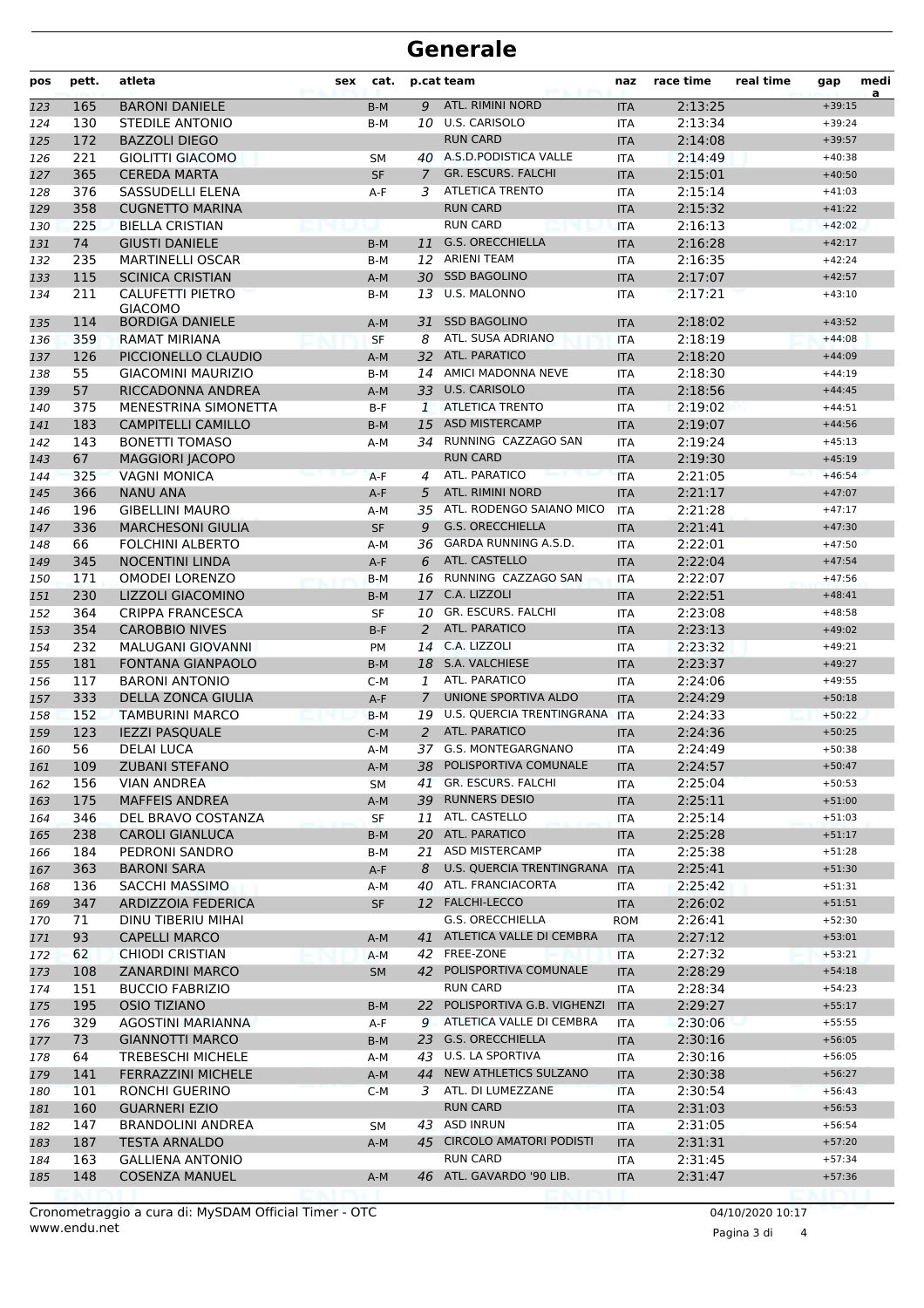## **Generale**

| pos | pett. | atleta                     | sex | cat.      |                | p.cat team                  | naz        | race time | real time | gap        | medi<br>a |
|-----|-------|----------------------------|-----|-----------|----------------|-----------------------------|------------|-----------|-----------|------------|-----------|
| 186 | 144   | <b>ROSSI LORENZO</b>       |     |           |                | <b>RUN CARD</b>             | <b>ITA</b> | 2:31:52   |           | $+57:42$   |           |
| 187 | 106   | <b>BARRA MAURO</b>         |     | $B-M$     | 24             | A.S.D.PODISTICA VALLE       | <b>ITA</b> | 2:31:54   |           | $+57:43$   |           |
| 188 | 367   | <b>LUSARDI ELISA</b>       |     | <b>SF</b> | 13             | <b>ATLETICA MONTICHIARI</b> | <b>ITA</b> | 2:32:20   |           | $+58:09$   |           |
| 189 | 355   | <b>ILLINI ROBERTA</b>      |     | $B-F$     | 3              | ATL. PARATICO               | <b>ITA</b> | 2:32:32   |           | $+58:21$   |           |
| 190 | 146   | PETTINARI GIUSEPPE LUCA    |     | $B-M$     | 25             | ATL. GAVARDO '90 LIB.       | <b>ITA</b> | 2:32:59   |           | $+58:48$   |           |
| 191 | 174   | <b>GUANA ALESSANDRO</b>    |     | $B-M$     | 26             | ATL. RODENGO SAIANO MICO    | <b>ITA</b> | 2:33:03   |           | $+58:52$   |           |
| 192 | 149   | <b>FINANZINI MANUEL</b>    |     | $A-M$     | 47             | I LUPI LUMEZZANE            | <b>ITA</b> | 2:33:06   |           | $+58:55$   |           |
| 193 | 348   | PELLICIOLI ELISA           |     | $B-F$     | $\overline{a}$ | ATL. DI LUMEZZANE           | <b>ITA</b> | 2:33:16   |           | $+59:05$   |           |
| 194 | 337   | <b>CIABATTI ODETTE</b>     |     | $B-F$     | 5              | <b>G.S. ORECCHIELLA</b>     | <b>ITA</b> | 2:33:21   |           | $+59:11$   |           |
| 195 | 107   | <b>ROSSI MASSIMO</b>       |     | $A-M$     | 48             | <b>ATLETICA BRESCIA</b>     | <b>ITA</b> | 2:33:53   |           | $+59:43$   |           |
| 196 | 121   | <b>CUNEGATTI CORNELIO</b>  |     | $B-M$     | 27             | <b>ATL. PARATICO</b>        | <b>ITA</b> | 2:34:03   |           | $+59:52$   |           |
| 197 | 189   | PEROTTI MICHELE            |     | <b>SM</b> | 44             | <b>BIONE TRAILERS TEAM</b>  | <b>ITA</b> | 2:35:51   |           | $+1:01:40$ |           |
| 198 | 344   | <b>COZZI ALESSANDRA</b>    |     | $A-F$     | 10             | ATL. CASTELLO               | <b>ITA</b> | 2:38:15   |           | $+1:04:04$ |           |
| 199 | 220   | <b>BERLANDA SILVANO</b>    |     | $C-M$     | 4              | A.S.D. S.S. LIMONESE        | <b>ITA</b> | 2:38:15   |           | $+1:04:05$ |           |
| 200 | 351   | <b>GIOLITTI GIULIA</b>     |     | PF        | $\overline{4}$ | A.S.D.PODISTICA VALLE       | <b>ITA</b> | 2:38:28   |           | $+1:04:17$ |           |
| 201 | 111   | <b>GELOSINI SIMONE</b>     |     | $A-M$     | 49             | ATL. REGGIO ASD             | <b>ITA</b> | 2:40:16   |           | $+1:06:05$ |           |
| 202 | 340   | <b>PEDRI ILARIA</b>        |     | <b>SF</b> | 14             | S.A. VALCHIESE              | <b>ITA</b> | 2:41:11   |           | $+1:07:00$ |           |
| 203 | 186   | <b>FRANCESCHETTI OMAR</b>  |     | <b>SM</b> | 45             | S.A. VALCHIESE              | <b>ITA</b> | 2:41:17   |           | $+1:07:07$ |           |
| 204 | 201   | <b>MASSA LUIGI</b>         |     | $A-M$     | 50             | <b>U.S. LA SPORTIVA</b>     | <b>ITA</b> | 2:41:20   |           | $+1:07:09$ |           |
| 205 | 72    | <b>MOGGIA GIANNI</b>       |     | $B-M$     | 28             | G.S. ORECCHIELLA            | <b>ITA</b> | 2:41:41   |           | $+1:07:30$ |           |
| 206 | 377   | <b>IORIATTI CHIARA</b>     |     | <b>SF</b> | 15             | <b>ATLETICA TRENTO</b>      | <b>ITA</b> | 2:43:08   |           | $+1:08:57$ |           |
| 207 | 79    | <b>ANTONELLI MICHELE</b>   |     | $A-M$     | 51             | FREE-ZONE                   | <b>ITA</b> | 2:44:07   |           | $+1:09:57$ |           |
| 208 | 326   | <b>GIUPPONI DANIELA</b>    |     | $B-F$     | 6              | ATL. VALLE BREMBANA         | <b>ITA</b> | 2:44:15   |           | $+1:10:04$ |           |
| 209 | 368   | THOMPSON BETHANY JANE      |     |           |                | <b>CIRCOLO MINERVA ASD</b>  | <b>GBR</b> | 2:44:19   |           | $+1:10:08$ |           |
| 210 | 69    | <b>MORONE ALESSIO</b>      |     | $B-M$     | 29             | ATLETICA CONCESIO 2009      | <b>ITA</b> | 2:44:24   |           | $+1:10:14$ |           |
| 211 | 207   | <b>CASTELLI ROBERTO</b>    |     | $A-M$     |                | 52 CAMPUS VARESE RUNNERS    | <b>ITA</b> | 2:45:03   |           | $+1:10:52$ |           |
| 212 | 356   | <b>TORRI SALVE VALERIA</b> |     | $B-F$     | 7              | ATL. PARATICO               | <b>ITA</b> | 2:45:24   |           | $+1:11:13$ |           |
| 213 | 338   | <b>MACELLONI BEATRICE</b>  |     | PF        | 5              | <b>G.S. ORECCHIELLA</b>     | <b>ITA</b> | 2:45:56   |           | $+1:11:46$ |           |
| 214 | 116   | <b>BAITELLI ANGELO</b>     |     | $B-M$     | 30             | ATL. PARATICO               | <b>ITA</b> | 2:46:30   |           | $+1:12:19$ |           |
| 215 | 327   | ROTA FEDERICA              |     | $A-F$     | 11             | AMICI MADONNA NEVE          | <b>ITA</b> | 2:46:48   |           | $+1:12:37$ |           |
| 216 | 99    | <b>CIARDI FRANCESCO</b>    |     | $A-M$     | 53             | ATL. DI LUMEZZANE           | <b>ITA</b> | 2:46:57   |           | $+1:12:46$ |           |
| 217 | 342   | <b>BONDONI BARBARA</b>     |     | $A-F$     | 12             | S.A. VALCHIESE              | <b>ITA</b> | 2:47:11   |           | $+1:13:00$ |           |
|     |       |                            |     |           |                |                             |            |           |           |            |           |

|             | onometraggio a cura di: MySDAM Official Timer - OTC |             |                           | ENDU        | $01/10/2020$ 10.17        | CMDI II     |
|-------------|-----------------------------------------------------|-------------|---------------------------|-------------|---------------------------|-------------|
|             | <b>ENDU</b> nel                                     |             | ENDU                      |             | ENDUmet                   |             |
| ENDU        |                                                     | <b>ENDU</b> |                           | <b>ENDU</b> |                           | <b>ENDU</b> |
|             | ENDU                                                |             | ENDU                      |             | ENDU                      |             |
| ENDU        |                                                     | <b>ENDU</b> |                           | <b>ENDU</b> |                           | <b>ENDU</b> |
|             | <b>ENDU</b>                                         |             | <b>ENDU<sub>net</sub></b> |             | <b>ENDU</b>               |             |
| <b>ENDU</b> |                                                     | <b>ENDU</b> |                           | <b>ENDU</b> |                           | <b>ENDU</b> |
|             | <b>ENDU<sub>met</sub></b>                           |             | <b>ENDU</b>               |             | <b>ENDU<sub>DEL</sub></b> |             |
| <b>ENDU</b> |                                                     | <b>ENDU</b> |                           | <b>ENDU</b> |                           | <b>ENDU</b> |